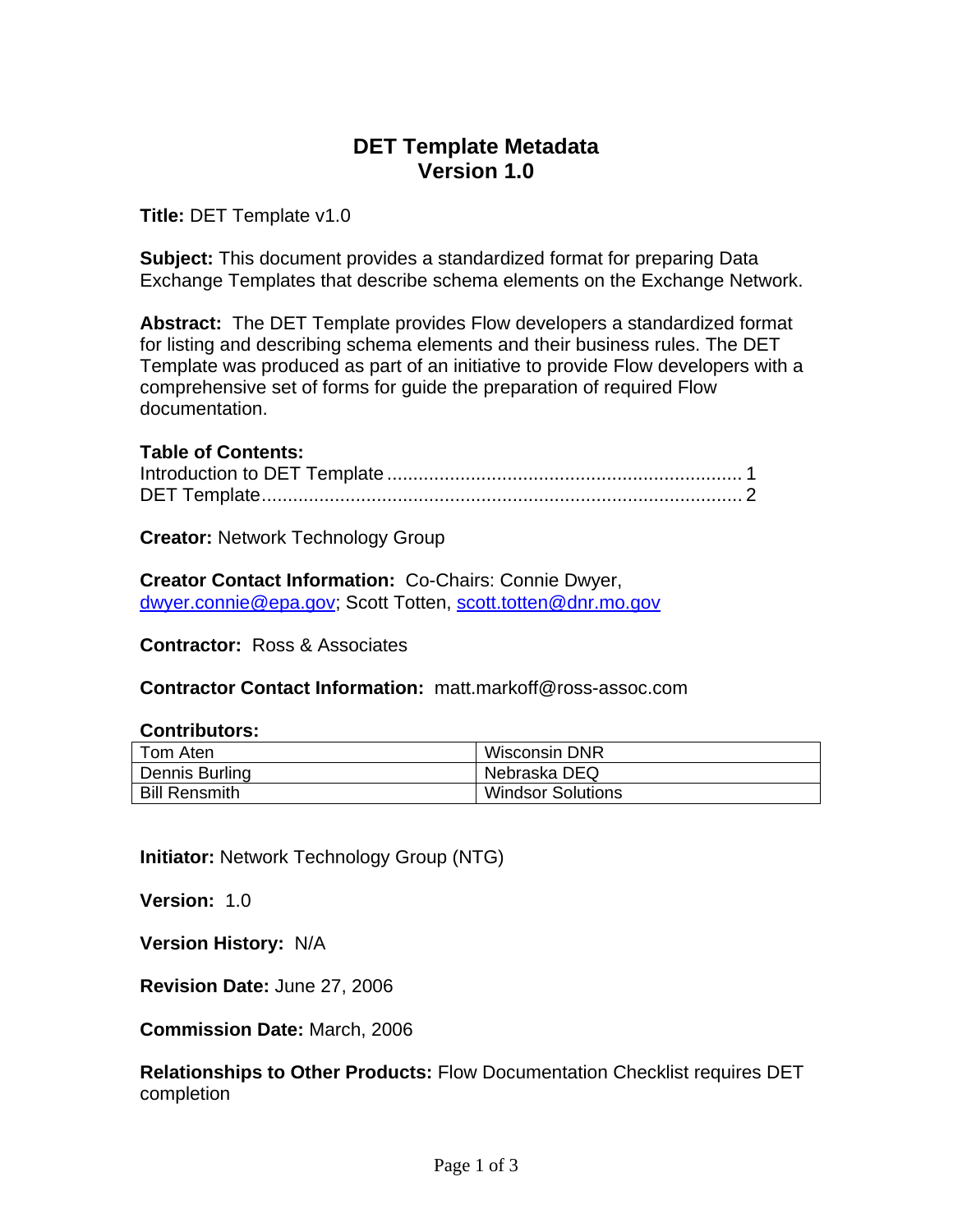Data Exchange Design Guidance and Best Practices Document – at next revision a link to the DET Template and information about its use could be added to document

**Review Process:** Proposal for template was reviewed by NTG Schema Conformance Task Force. Template was reviewed by subgroup of NTG and then reviewed and discussed by entire NTG on June 22 Conference Call. Changes were made based upon NTG member comments and Template was approved via email by NTG Members on June 27, 2006.

### **Reviewers:** Proposal:

| Tom Aten               | <b>Wisconsin DNR</b>                           |
|------------------------|------------------------------------------------|
| Dennis Burling         | Nebraska DEQ                                   |
| <b>Charles Freeman</b> | <b>EPA Office of Environmental Information</b> |
| Nick Mangus            | EPA Office of Air and Radiation                |
| <b>Matt Markoff</b>    | Ross & Associates                              |
| <b>Kurt Rakouskas</b>  | <b>ECOS</b>                                    |
| <b>Bill Rensmith</b>   | <b>Windsor Solutions</b>                       |
| Nicole Wigder          | Ross & Associates                              |

### Template draft 1

| l Tom Aten           | Wisconsin DNR            |
|----------------------|--------------------------|
| <b>Bill Rensmith</b> | <b>Windsor Solutions</b> |
| Matt Markoff         | Ross& Associates         |
| Steve Abercrombie    | Ross & Associates        |

Template draft 2: NTG

**Comments:** Key issues addressed by comments were questioning which fields were appropriate for inclusion in DET.

Additional comments were provided regarding whether mapping to source and target databases was appropriate for the DET. These comments suggested that the DET is intended to describe the data exchange and that links to legacy systems limit the reusability and system independence of the DET.

**Comments Resolution Process:** Comments were considered by group revising second draft of DET Template and by NTG at final review. Comments were resolved by adding and removing fields from final DET Template. In addition, a number of fields were made optional in the template in response to comments. Optional fields include source and target database fields.

**Pros and Cons:** No Pros and Cons were identified.

**Follow-up Activities:** Post on Exchange Network Website.